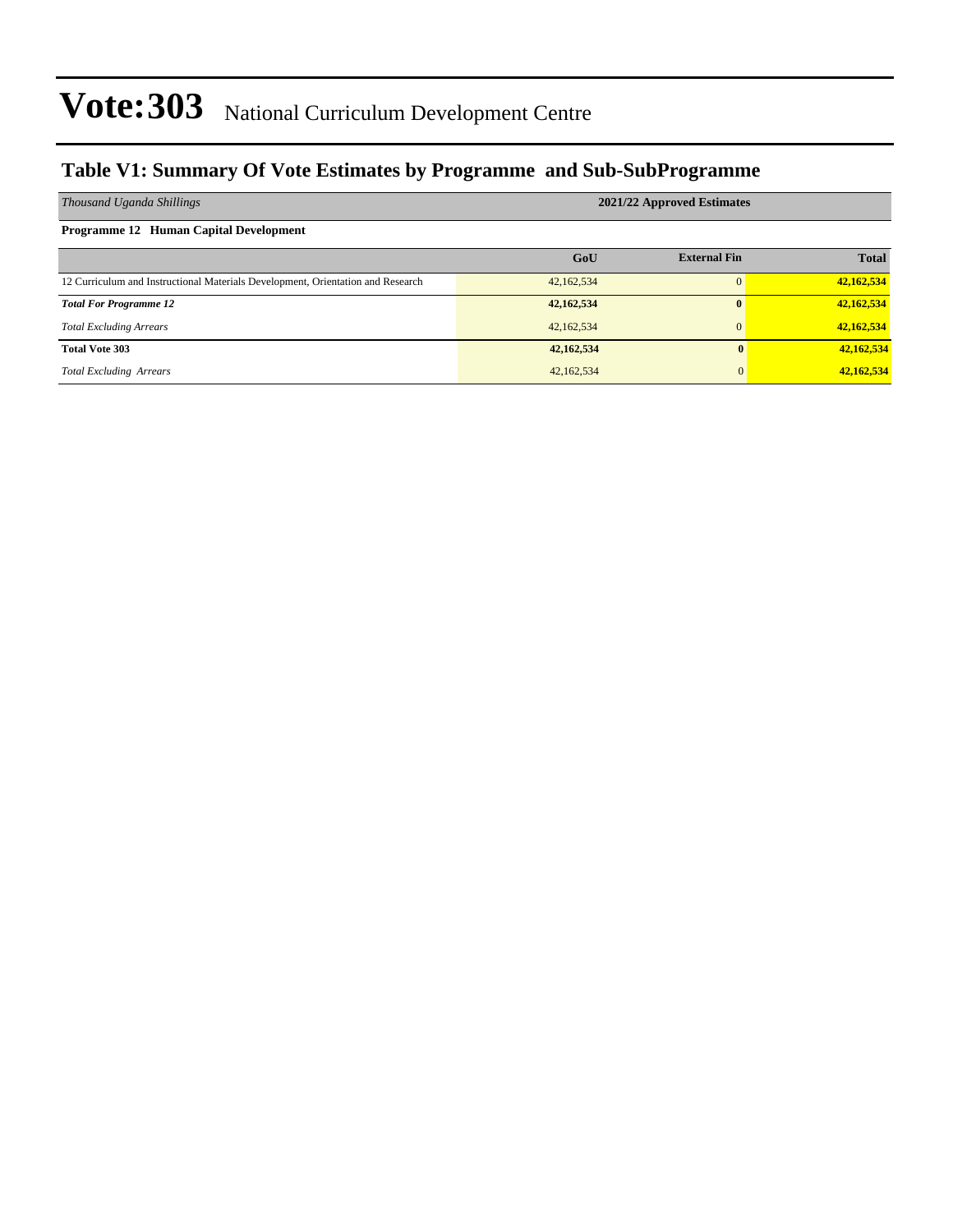### **Table V2: Summary Of Vote Estimates by Sub-SubProgramme,Department and Project**

| Thousand Uganda Shillings                                                                        |                  | 2020/21 Approved Budget |                  |              | 2021/22 Approved Estimates |                               |              |  |  |  |  |
|--------------------------------------------------------------------------------------------------|------------------|-------------------------|------------------|--------------|----------------------------|-------------------------------|--------------|--|--|--|--|
| Sub-SubProgramme 12 Curriculum and Instructional Materials Development, Orientation and Research |                  |                         |                  |              |                            |                               |              |  |  |  |  |
| <b>Recurrent Budget Estimates</b>                                                                | <b>Wage</b>      | <b>Non-Wage</b>         | <b>AIA</b>       | <b>Total</b> | <b>Wage</b>                | Non-Wage                      | <b>Total</b> |  |  |  |  |
| 01 Headquarters                                                                                  | 3,605,164        | 32,702,946              | $\mathbf{0}$     | 36,308,110   | 8,554,164                  | 29,708,370                    | 38,262,534   |  |  |  |  |
| <b>Total Recurrent Budget Estimates for Sub-</b><br><b>SubProgramme</b>                          | 3,605,164        | 32,702,946              | $\bf{0}$         | 36,308,110   | 8,554,164                  | 29,708,370                    | 38,262,534   |  |  |  |  |
| Development Budget Estimates                                                                     | <b>GoU Dev't</b> | <b>External Fin</b>     | <b>AIA</b>       | <b>Total</b> |                            | <b>GoU Dev't External Fin</b> | <b>Total</b> |  |  |  |  |
| 1415 Support to NCDC Infrastructure Development                                                  | 1,849,220        | $\mathbf{0}$            | $\mathbf{0}$     | 1,849,220    | 492,302                    | $\overline{0}$                | 492,302      |  |  |  |  |
| 1681 Retooling of National Curriculum Development<br>Centre                                      | 2,050,780        | $\mathbf{0}$            | $\boldsymbol{0}$ | 2,050,780    | 3,407,698                  | $\mathbf{0}$                  | 3,407,698    |  |  |  |  |
| <b>Total Development Budget Estimates for Sub-</b><br><b>SubProgramme</b>                        | 3,900,000        | $\bf{0}$                | $\bf{0}$         | 3,900,000    | 3,900,000                  | $\bf{0}$                      | 3,900,000    |  |  |  |  |
|                                                                                                  | GoU              | <b>External Fin</b>     | <b>AIA</b>       | <b>Total</b> | GoU                        | <b>External Fin</b>           | <b>Total</b> |  |  |  |  |
| <b>Total For Sub-SubProgramme 12</b>                                                             | 40,208,110       | $\mathbf{0}$            | $\bf{0}$         | 40,208,110   | 42,162,534                 | $\bf{0}$                      | 42,162,534   |  |  |  |  |
| <b>Total Excluding Arrears</b>                                                                   | 40,162,534       | $\mathbf{0}$            | $\mathbf{0}$     | 40,162,534   | 42,162,534                 | $\overline{0}$                | 42,162,534   |  |  |  |  |
| <b>Total Vote 303</b>                                                                            | 40,208,110       | $\bf{0}$                | 0                | 40,208,110   | 42,162,534                 | $\bf{0}$                      | 42,162,534   |  |  |  |  |
| <b>Total Excluding Arrears</b>                                                                   | 40,162,534       | $\Omega$                | $\mathbf{0}$     | 40,162,534   | 42,162,534                 | $\overline{0}$                | 42,162,534   |  |  |  |  |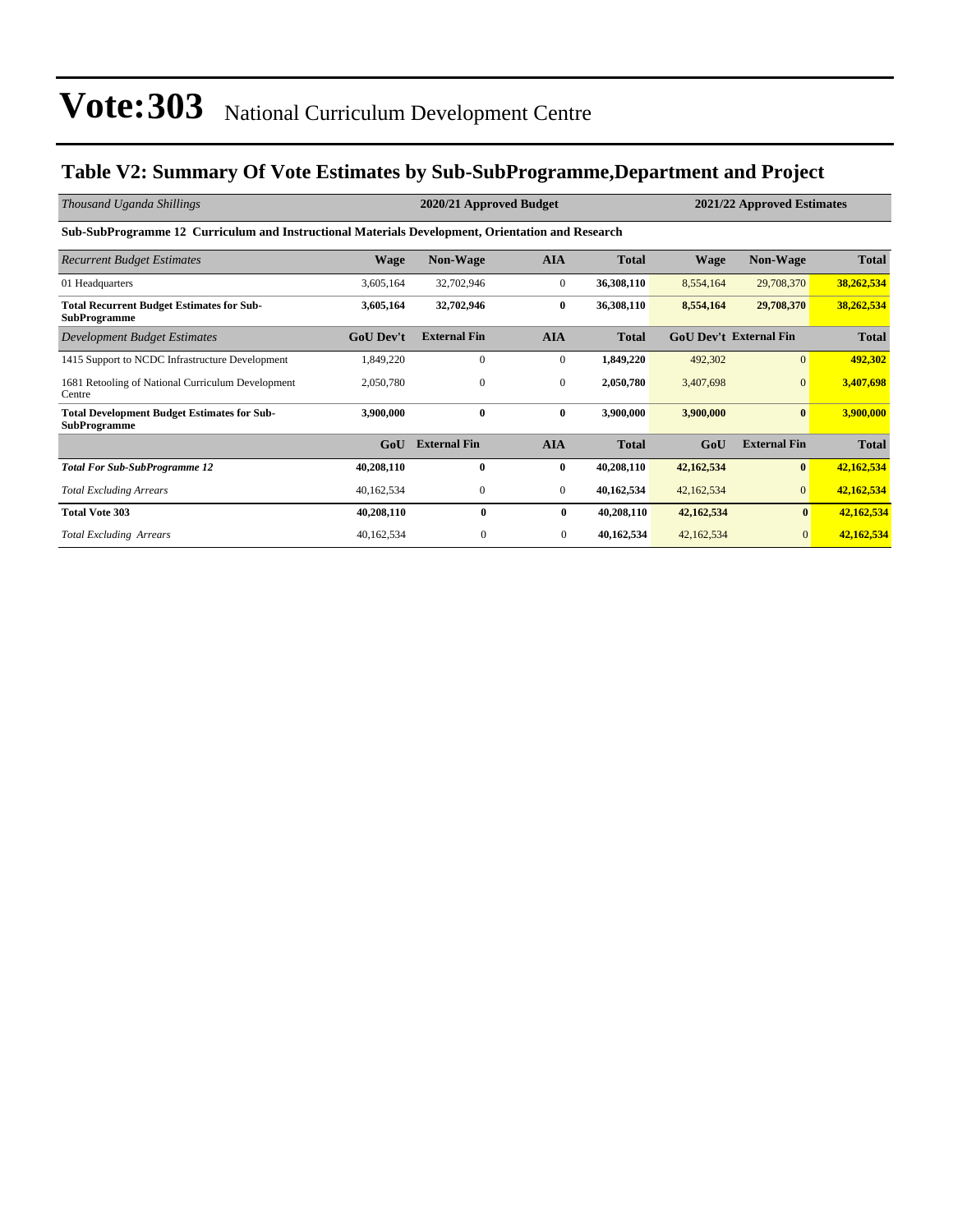### **Table V3: Summary Vote Estimates by Item**

| Thousand Uganda Shillings                                          |            | 2020/21 Approved Budget |                  |                  | 2021/22 Approved Estimates |                     |               |
|--------------------------------------------------------------------|------------|-------------------------|------------------|------------------|----------------------------|---------------------|---------------|
|                                                                    | GoU        | <b>External Fin</b>     | AIA              | <b>Total</b>     | GoU                        | <b>External Fin</b> | <b>Total</b>  |
| <b>Employees, Goods and Services (Outputs Provided)</b>            | 36,262,534 | $\bf{0}$                | $\pmb{0}$        | 36,262,534       | 38,262,534                 | $\pmb{0}$           | 38,262,534    |
| 211101 General Staff Salaries                                      | 3,605,164  | $\bf{0}$                | $\bf{0}$         | 3,605,164        | 8,554,164                  | $\bf{0}$            | 8,554,164     |
| 211103 Allowances (Inc. Casuals, Temporary)                        | 6,000,097  | $\bf{0}$                | $\bf{0}$         | 6,000,097        | 6,786,561                  | $\bf{0}$            | 6,786,561     |
| 212101 Social Security Contributions                               | 360,516    | $\bf{0}$                | $\bf{0}$         | 360,516          | 860,500                    | $\bf{0}$            | 860,500       |
| 212201 Social Security Contributions                               | 180,038    | $\bf{0}$                | $\bf{0}$         | 180,038          | 430,250                    | $\bf{0}$            | 430,250       |
| 213001 Medical expenses (To employees)                             | 372,000    | $\bf{0}$                | $\bf{0}$         | 372,000          | 350,000                    | $\bf{0}$            | 350,000       |
| 213002 Incapacity, death benefits and funeral expenses             | 8,400      | $\bf{0}$                | 0                | 8,400            | 12,000                     | $\bf{0}$            | 12,000        |
| 213004 Gratuity Expenses                                           | 46,680     | $\bf{0}$                | $\bf{0}$         | 46,680           | 46,680                     | $\bf{0}$            | 46,680        |
| 221001 Advertising and Public Relations                            | 1,114,245  | $\bf{0}$                | $\bf{0}$         | 1,114,245        | 328,845                    | $\bf{0}$            | 328,845       |
| 221002 Workshops and Seminars                                      | 5,886,756  | $\bf{0}$                | $\bf{0}$         | 5,886,756        | 12,832,839                 | $\bf{0}$            | 12,832,839    |
| 221003 Staff Training                                              | 25,000     | $\bf{0}$                | $\bf{0}$         | 25,000           | 6,000                      | $\bf{0}$            | 6,000         |
| 221004 Recruitment Expenses                                        | 10,000     | $\bf{0}$                | $\bf{0}$         | 10,000           | 50,000                     | $\bf{0}$            | 50,000        |
| 221005 Hire of Venue (chairs, projector, etc)                      | $\bf{0}$   | $\bf{0}$                | $\bf{0}$         | $\boldsymbol{0}$ | 314,406                    | $\bf{0}$            | 314,406       |
| 221007 Books, Periodicals & Newspapers                             | 15,600     | $\bf{0}$                | $\bf{0}$         | 15,600           | 3,000                      | $\bf{0}$            | 3,000         |
| 221009 Welfare and Entertainment                                   | 4,461,441  | $\bf{0}$                | $\bf{0}$         | 4,461,441        | 3,228,057                  | $\bf{0}$            | 3,228,057     |
| 221010 Special Meals and Drinks                                    | 25,000     | $\bf{0}$                | $\bf{0}$         | 25,000           | 4,800                      | $\bf{0}$            | 4,800         |
| 221011 Printing, Stationery, Photocopying and Binding              | 9,594,343  | $\bf{0}$                | $\bf{0}$         | 9,594,343        | 704,839                    | $\bf{0}$            | 704,839       |
| 221012 Small Office Equipment                                      | 19,600     | $\bf{0}$                | $\bf{0}$         | 19,600           | <b>100</b>                 | $\bf{0}$            | <b>100</b>    |
| 221017 Subscriptions                                               | 31,230     | $\bf{0}$                | $\bf{0}$         | 31,230           | 75,920                     | $\bf{0}$            | 75,920        |
| 222001 Telecommunications                                          | 12,058     | $\bf{0}$                | $\bf{0}$         | 12,058           | 44,730                     | $\bf{0}$            | 44,730        |
| 222002 Postage and Courier                                         | 500        | $\bf{0}$                | $\bf{0}$         | 500              | $\bf{0}$                   | $\bf{0}$            | $\mathbf{0}$  |
| 222003 Information and communications technology                   | 68,000     | $\bf{0}$                | 0                | 68,000           | 102,000                    | $\bf{0}$            | 102,000       |
| (ICT)<br>223002 Rates                                              | 2,400      | $\bf{0}$                | $\boldsymbol{0}$ | 2,400            | 2,400                      | $\bf{0}$            | 2,400         |
| 223004 Guard and Security services                                 | 62,400     | $\bf{0}$                | $\bf{0}$         | 62,400           | 63,600                     | $\bf{0}$            | 63,600        |
| 223005 Electricity                                                 | 60,000     | $\bf{0}$                | 0                | 60,000           | 56,400                     | $\bf{0}$            | 56,400        |
| 223006 Water                                                       | 14,400     | $\bf{0}$                | $\bf{0}$         | 14,400           | 27,000                     | $\bf{0}$            | 27,000        |
| 224004 Cleaning and Sanitation                                     | 234,000    | $\bf{0}$                | 0                | 234,000          | 208,670                    | $\bf{0}$            | 208,670       |
| 225001 Consultancy Services- Short term                            | 100,759    | $\bf{0}$                | $\bf{0}$         | 100,759          | 685,000                    | $\bf{0}$            | 685,000       |
| 226001 Insurances                                                  | 15,000     | $\bf{0}$                | $\bf{0}$         | 15,000           | 60,000                     | $\bf{0}$            | 60,000        |
| 227001 Travel inland                                               | 3,612,308  | 0                       | $\bf{0}$         | 3,612,308        | 2,037,817                  | $\bf{0}$            | 2,037,817     |
| 227002 Travel abroad                                               | 20,000     | $\bf{0}$                | 0                | 20,000           | 15,000                     | $\bf{0}$            | 15,000        |
| 227003 Carriage, Haulage, Freight and transport hire               | 100        | $\bf{0}$                | $\bf{0}$         | 100              | 13,000                     | $\bf{0}$            | <b>13,000</b> |
| 227004 Fuel, Lubricants and Oils                                   | 131,500    | $\bf{0}$                | $\bf{0}$         | 131,500          | 198,856                    | $\bf{0}$            | 198,856       |
| 228001 Maintenance - Civil                                         | 1,000      | $\bf{0}$                | $\bf{0}$         | 1,000            | 9,400                      | $\bf{0}$            | 9,400         |
| 228002 Maintenance - Vehicles                                      | 72,000     | $\bf{0}$                | $\bf{0}$         | 72,000           | 77,000                     | $\bf{0}$            | 77,000        |
| 228003 Maintenance – Machinery, Equipment $&$<br>Furniture         | 30,000     | $\bf{0}$                | $\bf{0}$         | 30,000           | 13,300                     | $\bf{0}$            | <b>13,300</b> |
| 273101 Medical expenses (To general Public)                        | $\bf{0}$   | $\bf{0}$                | $\bf{0}$         | $\bf{0}$         | 9,400                      | $\bf{0}$            | 9,400         |
| 282102 Fines and Penalties/ Court wards                            | 70,000     | $\bf{0}$                | $\bf{0}$         | 70,000           | 50,000                     | $\bf{0}$            | 50,000        |
| <b>Investment</b> (Capital Purchases)                              | 3,900,000  | $\bf{0}$                | $\bf{0}$         | 3,900,000        | 3,900,000                  | $\bf{0}$            | 3,900,000     |
| 281503 Engineering and Design Studies & Plans for<br>capital works | 200,000    | $\bf{0}$                | 0                | 200,000          | 230,000                    | $\bf{0}$            | 230,000       |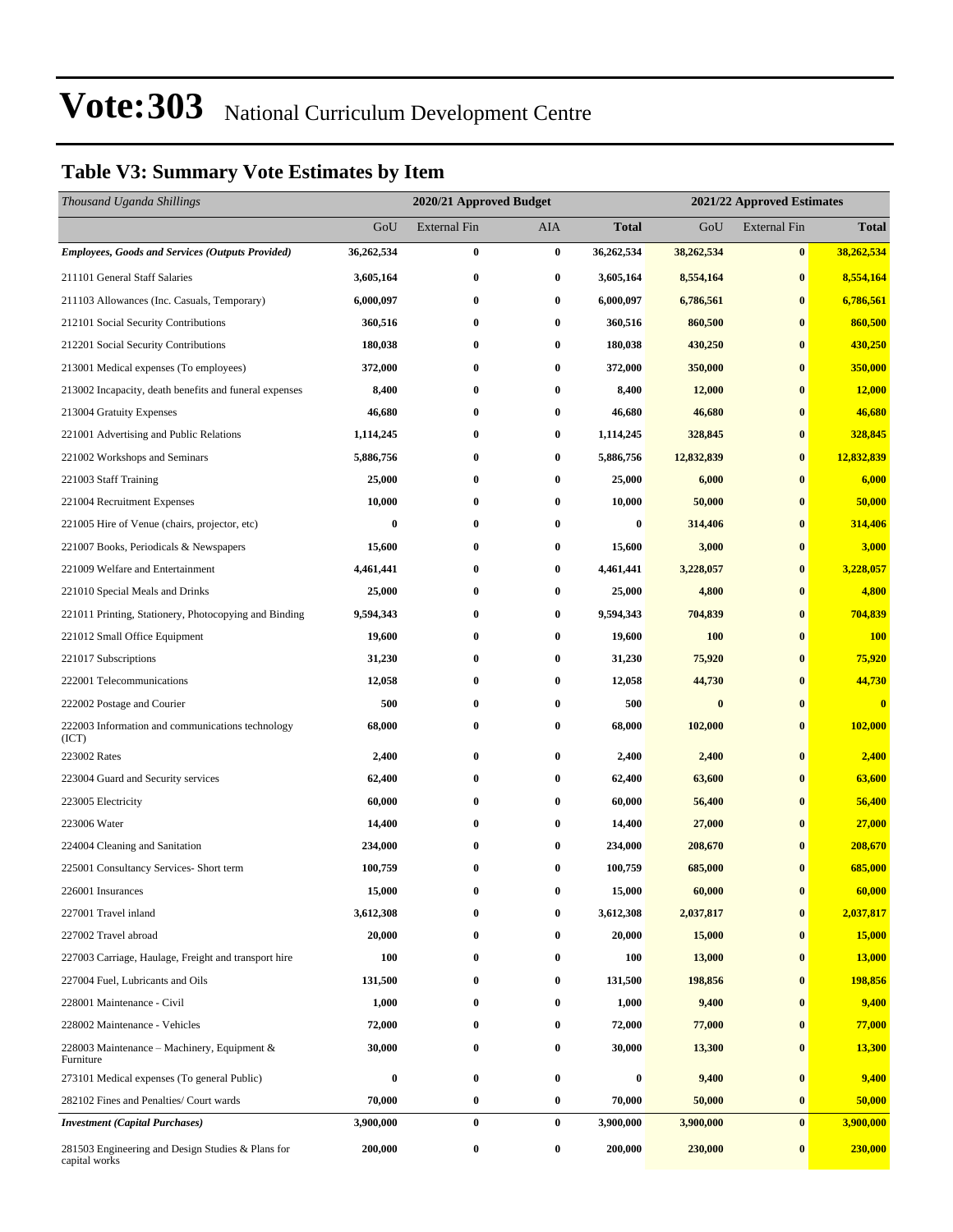| 312101 Non-Residential Buildings    | 1,649,220  | $\bf{0}$     | $\bf{0}$     | 1,649,220  | 262,302    | $\mathbf{0}$   | 262,302      |
|-------------------------------------|------------|--------------|--------------|------------|------------|----------------|--------------|
| 312201 Transport Equipment          | 600,000    | $\bf{0}$     | 0            | 600,000    | 461,402    | $\bf{0}$       | 461,402      |
| 312202 Machinery and Equipment      | 900,000    | $\bf{0}$     | $\bf{0}$     | 900,000    | 2,300,000  | $\bf{0}$       | 2,300,000    |
| 312203 Furniture & Fixtures         | 190,000    | $\bf{0}$     | 0            | 190,000    | 334,796    | $\bf{0}$       | 334,796      |
| 312213 ICT Equipment                | 360,780    | $\bf{0}$     | $\bf{0}$     | 360,780    | 311,500    | $\bf{0}$       | 311,500      |
| <b>Arrears</b>                      | 45,576     | $\bf{0}$     | $\bf{0}$     | 45,576     | $\bf{0}$   | $\mathbf{0}$   | $\mathbf{0}$ |
| 321605 Domestic arrears (Budgeting) | 45,576     | $\bf{0}$     | $\bf{0}$     | 45,576     | $\bf{0}$   | $\mathbf{0}$   | $\mathbf{0}$ |
| <b>Grand Total Vote 303</b>         | 40,208,110 | $\bf{0}$     | $\bf{0}$     | 40,208,110 | 42,162,534 | $\bf{0}$       | 42,162,534   |
| <b>Total Excluding Arrears</b>      | 40,162,534 | $\mathbf{0}$ | $\mathbf{0}$ | 40.162.534 | 42,162,534 | $\overline{0}$ | 42,162,534   |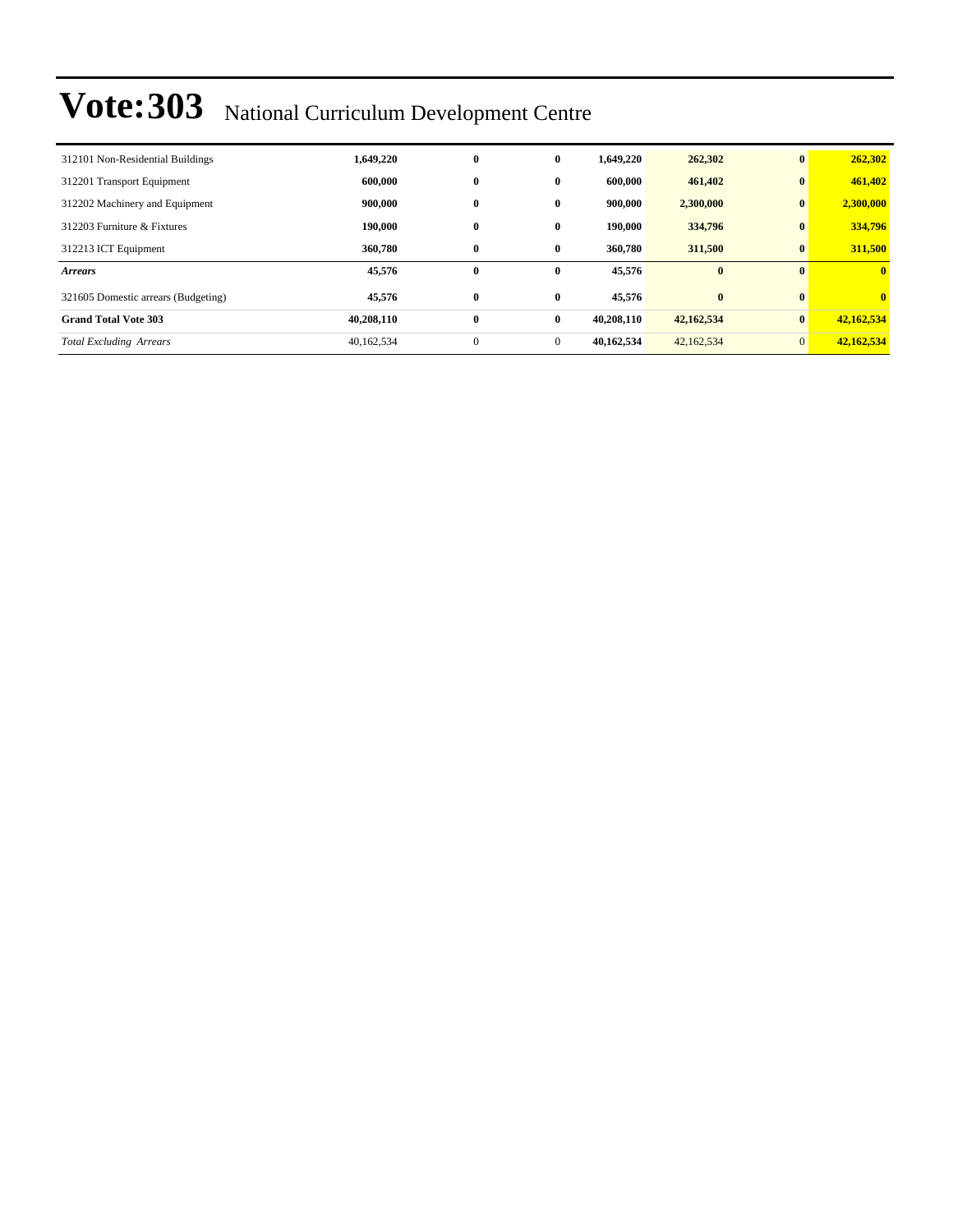#### **Table V4: Detailed Estimates by Sub-SubProgramme, Department,Project and Budget Output and Item**

#### *Sub-SubProgrammme 12 Curriculum and Instructional Materials Development, Orientation and Research*

*Recurrent Budget Estimates*

| <b>Department 01 Headquarters</b>                                 |                  |                         |                  |              |                       |                            |                  |  |  |
|-------------------------------------------------------------------|------------------|-------------------------|------------------|--------------|-----------------------|----------------------------|------------------|--|--|
| Thousand Uganda Shillings                                         |                  | 2020/21 Approved Budget |                  |              |                       | 2021/22 Approved Estimates |                  |  |  |
| <b>Outputs Provided</b>                                           | Wage             | Non Wage                | <b>AIA</b>       | <b>Total</b> | Wage                  | Non Wage                   | <b>Total</b>     |  |  |
| <b>Budget Output 071201 Pre-Primary and Primary Curriculum</b>    |                  |                         |                  |              |                       |                            |                  |  |  |
| 211103 Allowances (Inc. Casuals, Temporary)                       | $\boldsymbol{0}$ | 89,114                  | $\boldsymbol{0}$ | 89,114       | $\mathbf{0}$          | 468,266                    | 468,266          |  |  |
| 221002 Workshops and Seminars                                     | $\boldsymbol{0}$ | 365,730                 | $\boldsymbol{0}$ | 365,730      | $\mathbf{0}$          | 662,878                    | 662,878          |  |  |
| 221005 Hire of Venue (chairs, projector, etc)                     | $\boldsymbol{0}$ | $\mathbf{0}$            | $\mathbf{0}$     | $\mathbf{0}$ | $\mathbf{0}$          | 29,461                     | 29,461           |  |  |
| 221009 Welfare and Entertainment                                  | $\boldsymbol{0}$ | 677                     | $\boldsymbol{0}$ | 677          | $\boldsymbol{0}$      | 207,702                    | 207,702          |  |  |
| 221011 Printing, Stationery, Photocopying and Binding             | $\boldsymbol{0}$ | 303,680                 | $\mathbf{0}$     | 303,680      | $\mathbf{0}$          | 522,222                    | 522,222          |  |  |
| 222001 Telecommunications                                         | $\boldsymbol{0}$ | 548                     | $\boldsymbol{0}$ | 548          | $\mathbf{0}$          | 14,731                     | 14,731           |  |  |
| 227001 Travel inland                                              | $\boldsymbol{0}$ | 12,531                  | $\mathbf{0}$     | 12,531       | $\mathbf{0}$          | 176,768                    | 176,768          |  |  |
| 227004 Fuel, Lubricants and Oils                                  | $\boldsymbol{0}$ | 8,000                   | $\mathbf{0}$     | 8,000        | $\mathbf{0}$          | 13,257                     | 13,257           |  |  |
| 228002 Maintenance - Vehicles                                     | $\boldsymbol{0}$ | 2,000                   | $\mathbf{0}$     | 2,000        | $\boldsymbol{0}$      | $\boldsymbol{0}$           | $\bf{0}$         |  |  |
| <b>Total Cost of Budget Output 01</b>                             | 0                | 782,280                 | 0                | 782,280      | $\boldsymbol{\theta}$ | 2,095,285                  | 2,095,285        |  |  |
| <b>Budget Output 071202 Secondary Education Curriculum</b>        |                  |                         |                  |              |                       |                            |                  |  |  |
| 211103 Allowances (Inc. Casuals, Temporary)                       | $\boldsymbol{0}$ | 4,893,085               | $\boldsymbol{0}$ | 4,893,085    | $\boldsymbol{0}$      | 4,749,077                  | 4,749,077        |  |  |
| 221001 Advertising and Public Relations                           | $\boldsymbol{0}$ | 1,094,245               | $\mathbf{0}$     | 1,094,245    | $\mathbf{0}$          | 284,945                    | 284,945          |  |  |
| 221002 Workshops and Seminars                                     | $\boldsymbol{0}$ | 4,805,872               | $\mathbf{0}$     | 4,805,872    | $\mathbf{0}$          | 10,701,475                 | 10,701,475       |  |  |
| 221005 Hire of Venue (chairs, projector, etc)                     | $\boldsymbol{0}$ | $\boldsymbol{0}$        | $\boldsymbol{0}$ | $\bf{0}$     | $\mathbf{0}$          | 284,945                    | 284,945          |  |  |
| 221009 Welfare and Entertainment                                  | $\boldsymbol{0}$ | 4,265,000               | $\mathbf{0}$     | 4,265,000    | $\mathbf{0}$          | 2,849,446                  | 2,849,446        |  |  |
| 221011 Printing, Stationery, Photocopying and Binding             | $\boldsymbol{0}$ | 9,060,855               | $\mathbf{0}$     | 9,060,855    | $\mathbf{0}$          | 100,000                    | 100,000          |  |  |
| 222001 Telecommunications                                         | $\boldsymbol{0}$ | 3,000                   | $\mathbf{0}$     | 3,000        | $\mathbf{0}$          | 7,599                      | 7,599            |  |  |
| 225001 Consultancy Services- Short term                           | $\boldsymbol{0}$ | 759                     | $\mathbf{0}$     | 759          | $\boldsymbol{0}$      | 500,000                    | 500,000          |  |  |
| 227001 Travel inland                                              | $\boldsymbol{0}$ | 3,476,617               | $\mathbf{0}$     | 3,476,617    | $\boldsymbol{0}$      | 1,519,705                  | 1,519,705        |  |  |
| 227004 Fuel, Lubricants and Oils                                  | $\boldsymbol{0}$ | 49,500                  | $\mathbf{0}$     | 49,500       | $\mathbf{0}$          | 15,197                     | 15,197           |  |  |
| 228002 Maintenance - Vehicles                                     | $\boldsymbol{0}$ | 5,000                   | $\mathbf{0}$     | 5,000        | $\boldsymbol{0}$      | $\boldsymbol{0}$           | $\bf{0}$         |  |  |
| <b>Total Cost of Budget Output 02</b>                             | 0                | 27,653,933              | 0                | 27,653,933   | $\boldsymbol{\theta}$ | 21,012,389                 | 21,012,389       |  |  |
| <b>Budget Output 071203 Production of Instructional Materials</b> |                  |                         |                  |              |                       |                            |                  |  |  |
| 211103 Allowances (Inc. Casuals, Temporary)                       | $\boldsymbol{0}$ | $\boldsymbol{0}$        | $\mathbf{0}$     | $\bf{0}$     | $\mathbf{0}$          | 98,007                     | 98,007           |  |  |
| 221001 Advertising and Public Relations                           | $\boldsymbol{0}$ | $\boldsymbol{0}$        | $\mathbf{0}$     | $\bf{0}$     | $\mathbf{0}$          | 2,000                      | 2,000            |  |  |
| 221002 Workshops and Seminars                                     | $\boldsymbol{0}$ | 146,984                 | $\boldsymbol{0}$ | 146,984      | $\mathbf{0}$          | 125,156                    | 125,156          |  |  |
| 221011 Printing, Stationery, Photocopying and Binding             | $\boldsymbol{0}$ | 4,256                   | $\boldsymbol{0}$ | 4,256        | $\boldsymbol{0}$      | 22,617                     | 22,617           |  |  |
| 221012 Small Office Equipment                                     | $\boldsymbol{0}$ | 18,600                  | $\mathbf{0}$     | 18,600       | $\boldsymbol{0}$      | $\mathbf{0}$               | $\boldsymbol{0}$ |  |  |
| 221017 Subscriptions                                              | $\boldsymbol{0}$ | 11,100                  | $\boldsymbol{0}$ | 11,100       | $\boldsymbol{0}$      | $\mathbf{0}$               | $\bf{0}$         |  |  |
| 222001 Telecommunications                                         | $\boldsymbol{0}$ | $\boldsymbol{0}$        | $\boldsymbol{0}$ | $\bf{0}$     | $\boldsymbol{0}$      | 1,000                      | 1,000            |  |  |
| 225001 Consultancy Services- Short term                           | $\boldsymbol{0}$ | $\boldsymbol{0}$        | $\boldsymbol{0}$ | $\bf{0}$     | $\mathbf{0}$          | 30,000                     | 30,000           |  |  |
| 227001 Travel inland                                              | $\boldsymbol{0}$ | $\boldsymbol{0}$        | $\mathbf{0}$     | $\bf{0}$     | $\boldsymbol{0}$      | 35,000                     | 35,000           |  |  |
| 227003 Carriage, Haulage, Freight and transport hire              | $\boldsymbol{0}$ | $\boldsymbol{0}$        | $\mathbf{0}$     | $\bf{0}$     | $\mathbf{0}$          | 12,000                     | 12,000           |  |  |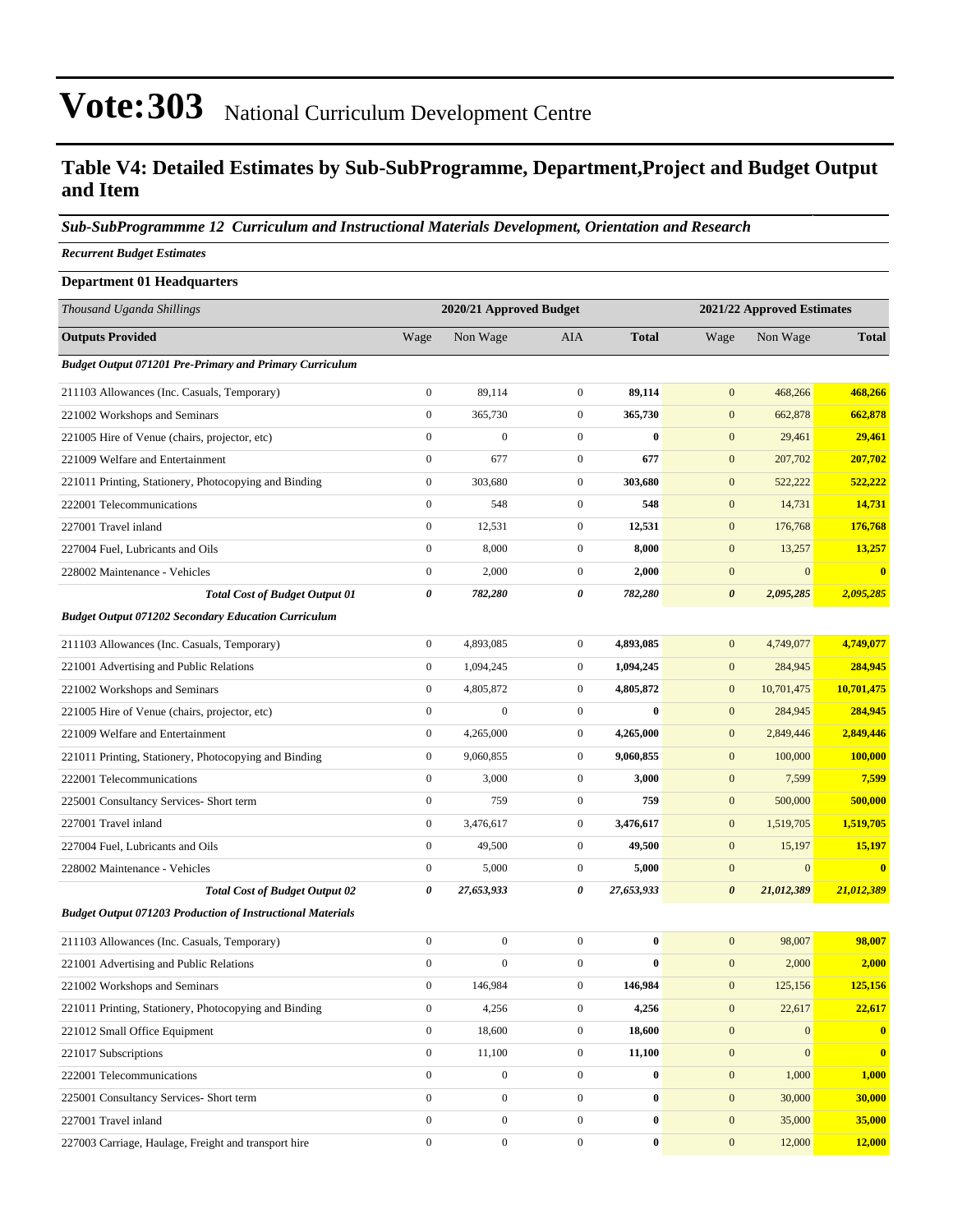| 227004 Fuel, Lubricants and Oils                                               | $\boldsymbol{0}$ | $\mathbf{0}$     | $\mathbf{0}$     | $\mathbf{0}$ | $\mathbf{0}$          | 25,000       | 25,000       |
|--------------------------------------------------------------------------------|------------------|------------------|------------------|--------------|-----------------------|--------------|--------------|
| <b>Total Cost of Budget Output 03</b>                                          | 0                | 180,940          | 0                | 180,940      | $\boldsymbol{\theta}$ | 350,780      | 350,780      |
| <b>Budget Output 071204 BTVET Curriculum</b>                                   |                  |                  |                  |              |                       |              |              |
| 211103 Allowances (Inc. Casuals, Temporary)                                    | $\boldsymbol{0}$ | 398,898          | $\mathbf{0}$     | 398,898      | $\mathbf{0}$          | 360,817      | 360,817      |
| 221002 Workshops and Seminars                                                  | $\boldsymbol{0}$ | 314,560          | $\mathbf{0}$     | 314,560      | $\mathbf{0}$          | 533,209      | 533,209      |
| 221009 Welfare and Entertainment                                               | $\boldsymbol{0}$ | 140,764          | $\overline{0}$   | 140,764      | $\mathbf{0}$          | 130,409      | 130,409      |
| 221011 Printing, Stationery, Photocopying and Binding                          | $\boldsymbol{0}$ | 155,552          | $\mathbf{0}$     | 155,552      | $\mathbf{0}$          | 24,000       | 24,000       |
| 222001 Telecommunications                                                      | $\boldsymbol{0}$ | 2,610            | $\mathbf{0}$     | 2,610        | $\mathbf{0}$          | 2,000        | 2,000        |
| 227001 Travel inland                                                           | $\boldsymbol{0}$ | 82,160           | $\mathbf{0}$     | 82,160       | $\mathbf{0}$          | 130,409      | 130,409      |
| 227004 Fuel, Lubricants and Oils                                               | $\boldsymbol{0}$ | 5,000            | $\mathbf{0}$     | 5,000        | $\mathbf{0}$          | 13,599       | 13,599       |
| 228002 Maintenance - Vehicles                                                  | $\boldsymbol{0}$ | 5,000            | $\overline{0}$   | 5,000        | $\boldsymbol{0}$      | $\mathbf{0}$ | $\bf{0}$     |
| <b>Total Cost of Budget Output 04</b>                                          | 0                | 1,104,544        | 0                | 1,104,544    | $\boldsymbol{\theta}$ | 1,194,443    | 1,194,443    |
| <b>Budget Output 071205 Research, Evaluation, Consultancy and Publications</b> |                  |                  |                  |              |                       |              |              |
| 211103 Allowances (Inc. Casuals, Temporary)                                    | $\boldsymbol{0}$ | 40,000           | $\mathbf{0}$     | 40,000       | $\mathbf{0}$          | 396,324      | 396,324      |
| 221002 Workshops and Seminars                                                  | $\boldsymbol{0}$ | 193,610          | $\mathbf{0}$     | 193,610      | $\mathbf{0}$          | 517,441      | 517,441      |
| 221007 Books, Periodicals & Newspapers                                         | $\boldsymbol{0}$ | 11,600           | $\mathbf{0}$     | 11,600       | $\mathbf{0}$          | $\mathbf{0}$ | $\mathbf{0}$ |
| 221009 Welfare and Entertainment                                               | $\boldsymbol{0}$ | 17,000           | $\mathbf{0}$     | 17,000       | $\mathbf{0}$          | $\mathbf{0}$ | $\mathbf{0}$ |
| 221011 Printing, Stationery, Photocopying and Binding                          | $\boldsymbol{0}$ | 30,000           | $\mathbf{0}$     | 30,000       | $\mathbf{0}$          | 10,000       | 10,000       |
| 221017 Subscriptions                                                           | $\boldsymbol{0}$ | 15,130           | $\mathbf{0}$     | 15,130       | $\boldsymbol{0}$      | $\mathbf{0}$ | $\bf{0}$     |
| 222001 Telecommunications                                                      | $\boldsymbol{0}$ | $\boldsymbol{0}$ | $\mathbf{0}$     | $\bf{0}$     | $\mathbf{0}$          | 2,000        | 2,000        |
| 225001 Consultancy Services- Short term                                        | $\boldsymbol{0}$ | $\mathbf{0}$     | $\mathbf{0}$     | $\bf{0}$     | $\boldsymbol{0}$      | 90,000       | 90,000       |
| 227001 Travel inland                                                           | $\overline{0}$   | 21,000           | $\mathbf{0}$     | 21,000       | $\mathbf{0}$          | 165,135      | 165,135      |
| 227004 Fuel, Lubricants and Oils                                               | $\boldsymbol{0}$ | 4,000            | $\mathbf{0}$     | 4,000        | $\mathbf{0}$          | 10,399       | 10,399       |
| <b>Total Cost of Budget Output 05</b>                                          | 0                | 332,340          | 0                | 332,340      | $\boldsymbol{\theta}$ | 1,191,299    | 1,191,299    |
| <b>Budget Output 071206 Administration and Support Services</b>                |                  |                  |                  |              |                       |              |              |
| 211101 General Staff Salaries                                                  | 3,605,164        | $\boldsymbol{0}$ | $\mathbf{0}$     | 3,605,164    | 8,554,164             | $\mathbf{0}$ | 8,554,164    |
| 211103 Allowances (Inc. Casuals, Temporary)                                    | $\boldsymbol{0}$ | 579,000          | $\mathbf{0}$     | 579,000      | $\mathbf{0}$          | 714,070      | 714,070      |
| 212101 Social Security Contributions                                           | $\boldsymbol{0}$ | 360,516          | $\mathbf{0}$     | 360,516      | $\mathbf{0}$          | 860,500      | 860,500      |
| 212201 Social Security Contributions                                           | $\boldsymbol{0}$ | 180,038          | $\mathbf{0}$     | 180,038      | $\mathbf{0}$          | 430,250      | 430,250      |
| 213001 Medical expenses (To employees)                                         | $\boldsymbol{0}$ | 372,000          | $\mathbf{0}$     | 372,000      | $\mathbf{0}$          | 350,000      | 350,000      |
| 213002 Incapacity, death benefits and funeral expenses                         | 0                | 8,400            | $\boldsymbol{0}$ | 8,400        | $\mathbf{0}$          | 12,000       | 12,000       |
| 213004 Gratuity Expenses                                                       | $\boldsymbol{0}$ | 46,680           | $\mathbf{0}$     | 46,680       | $\mathbf{0}$          | 46,680       | 46,680       |
| 221001 Advertising and Public Relations                                        | $\boldsymbol{0}$ | 20,000           | $\mathbf{0}$     | 20,000       | $\mathbf{0}$          | 41,900       | 41,900       |
| 221002 Workshops and Seminars                                                  | $\boldsymbol{0}$ | 60,000           | $\mathbf{0}$     | 60,000       | $\boldsymbol{0}$      | 292,680      | 292,680      |
| 221003 Staff Training                                                          | $\boldsymbol{0}$ | 25,000           | $\boldsymbol{0}$ | 25,000       | $\boldsymbol{0}$      | 6,000        | 6,000        |
| 221004 Recruitment Expenses                                                    | $\boldsymbol{0}$ | 10,000           | $\boldsymbol{0}$ | 10,000       | $\boldsymbol{0}$      | 50,000       | 50,000       |
| 221007 Books, Periodicals & Newspapers                                         | $\boldsymbol{0}$ | 4,000            | $\boldsymbol{0}$ | 4,000        | $\boldsymbol{0}$      | 3,000        | 3,000        |
| 221009 Welfare and Entertainment                                               | $\boldsymbol{0}$ | 38,000           | $\boldsymbol{0}$ | 38,000       | $\boldsymbol{0}$      | 40,500       | 40,500       |
| 221010 Special Meals and Drinks                                                | $\boldsymbol{0}$ | 25,000           | $\mathbf{0}$     | 25,000       | $\boldsymbol{0}$      | 4,800        | 4,800        |
| 221011 Printing, Stationery, Photocopying and Binding                          | $\boldsymbol{0}$ | 40,000           | $\boldsymbol{0}$ | 40,000       | $\boldsymbol{0}$      | 26,000       | 26,000       |
| 221012 Small Office Equipment                                                  | $\boldsymbol{0}$ | 1,000            | $\boldsymbol{0}$ | 1,000        | $\boldsymbol{0}$      | 100          | <b>100</b>   |
| 221017 Subscriptions                                                           | $\boldsymbol{0}$ | 5,000            | $\boldsymbol{0}$ | 5,000        | $\boldsymbol{0}$      | 75,920       | 75,920       |
| 222001 Telecommunications                                                      | $\boldsymbol{0}$ | 5,900            | $\boldsymbol{0}$ | 5,900        | $\boldsymbol{0}$      | 17,400       | 17,400       |
| 222002 Postage and Courier                                                     | $\boldsymbol{0}$ | 500              | $\boldsymbol{0}$ | 500          | $\boldsymbol{0}$      | $\mathbf{0}$ | $\bf{0}$     |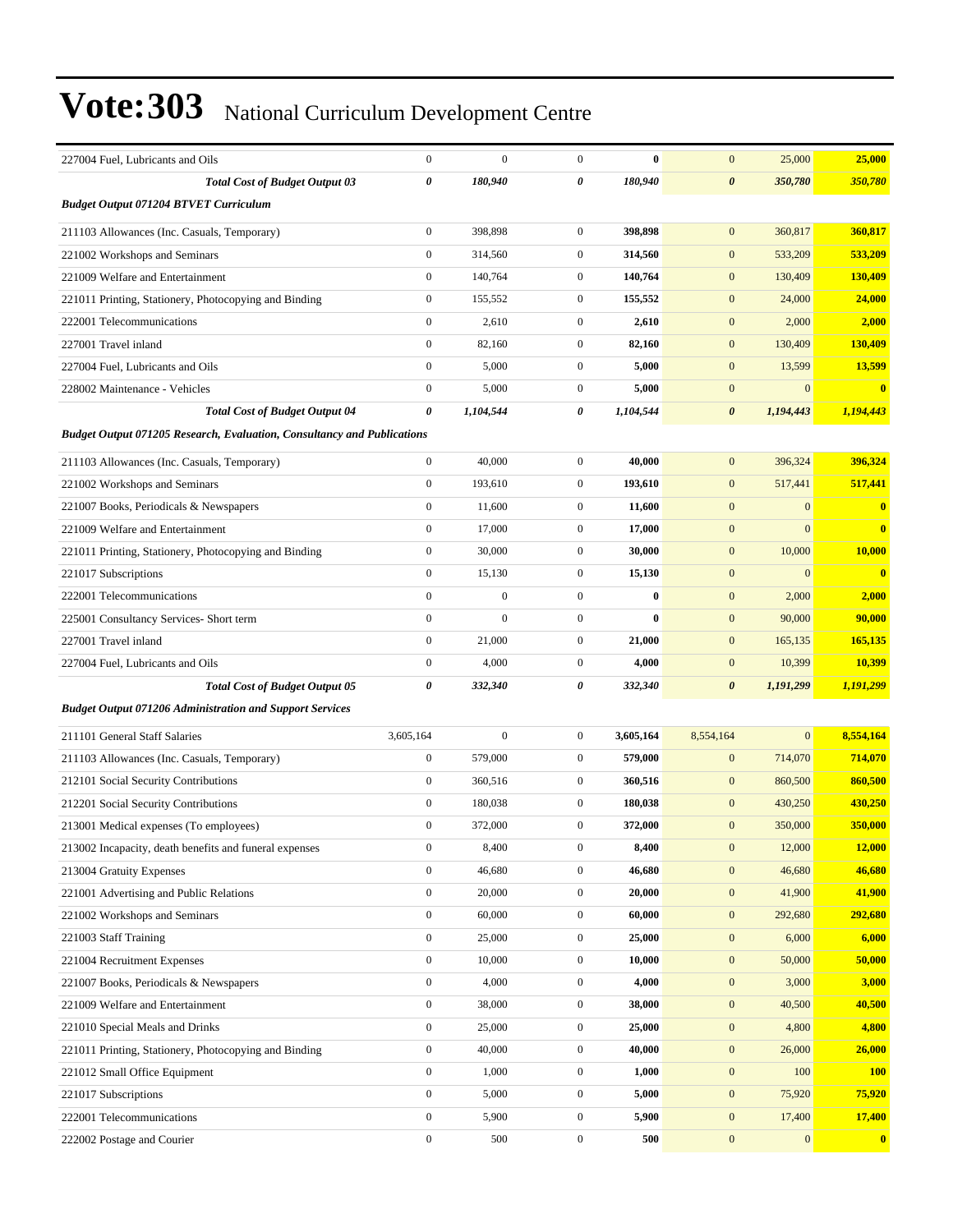| 222003 Information and communications technology (ICT) | $\mathbf{0}$     | 68,000     | $\mathbf{0}$     | 68,000       | $\mathbf{0}$          | 102,000               | 102,000                 |
|--------------------------------------------------------|------------------|------------|------------------|--------------|-----------------------|-----------------------|-------------------------|
| 223002 Rates                                           | $\boldsymbol{0}$ | 2,400      | $\mathbf{0}$     | 2,400        | $\mathbf{0}$          | 2,400                 | 2,400                   |
| 223004 Guard and Security services                     | $\boldsymbol{0}$ | 62,400     | $\mathbf{0}$     | 62,400       | $\mathbf{0}$          | 63,600                | 63,600                  |
| 223005 Electricity                                     | $\mathbf{0}$     | 60,000     | $\mathbf{0}$     | 60,000       | $\mathbf{0}$          | 56,400                | 56,400                  |
| 223006 Water                                           | $\overline{0}$   | 14,400     | $\mathbf{0}$     | 14,400       | $\mathbf{0}$          | 27,000                | 27,000                  |
| 224004 Cleaning and Sanitation                         | $\mathbf{0}$     | 234,000    | $\mathbf{0}$     | 234,000      | $\mathbf{0}$          | 208,670               | 208,670                 |
| 225001 Consultancy Services- Short term                | $\boldsymbol{0}$ | 100,000    | $\mathbf{0}$     | 100,000      | $\boldsymbol{0}$      | 65,000                | 65,000                  |
| 226001 Insurances                                      | $\mathbf{0}$     | 15,000     | $\mathbf{0}$     | 15,000       | $\boldsymbol{0}$      | 60,000                | 60,000                  |
| 227001 Travel inland                                   | $\boldsymbol{0}$ | 20,000     | $\boldsymbol{0}$ | 20,000       | $\mathbf{0}$          | 10,800                | 10,800                  |
| 227002 Travel abroad                                   | $\overline{0}$   | 20,000     | $\mathbf{0}$     | 20,000       | $\mathbf{0}$          | 15,000                | 15,000                  |
| 227003 Carriage, Haulage, Freight and transport hire   | $\mathbf{0}$     | 100        | $\mathbf{0}$     | 100          | $\mathbf{0}$          | 1,000                 | 1,000                   |
| 227004 Fuel, Lubricants and Oils                       | $\mathbf{0}$     | 65,000     | $\mathbf{0}$     | 65,000       | $\mathbf{0}$          | 121,404               | 121,404                 |
| 228001 Maintenance - Civil                             | $\boldsymbol{0}$ | 1,000      | $\mathbf{0}$     | 1,000        | $\mathbf{0}$          | 9,400                 | 9,400                   |
| 228002 Maintenance - Vehicles                          | $\mathbf{0}$     | 60,000     | $\mathbf{0}$     | 60,000       | $\mathbf{0}$          | 77,000                | 77,000                  |
| 228003 Maintenance - Machinery, Equipment & Furniture  | $\overline{0}$   | 30,000     | $\mathbf{0}$     | 30,000       | $\mathbf{0}$          | 13,300                | 13,300                  |
| 273101 Medical expenses (To general Public)            | $\mathbf{0}$     | $\theta$   | $\mathbf{0}$     | $\bf{0}$     | $\mathbf{0}$          | 9,400                 | 9,400                   |
| 282102 Fines and Penalties/ Court wards                | $\mathbf{0}$     | 70,000     | $\mathbf{0}$     | 70,000       | $\mathbf{0}$          | 50,000                | 50,000                  |
| <b>Total Cost of Budget Output 06</b>                  | 3,605,164        | 2,603,334  | 0                | 6,208,497    | 8,554,164             | 3,864,174             | 12,418,338              |
| <b>Total Cost Of Outputs Provided</b>                  | 3,605,164        | 32,657,370 | $\bf{0}$         | 36,262,534   | 8,554,164             | 29,708,370            | 38,262,534              |
| <b>Arrears</b>                                         | Wage             | Non Wage   | <b>AIA</b>       | <b>Total</b> | Wage                  | Non Wage              | <b>Total</b>            |
| <b>Budget Output 071299 Arrears</b>                    |                  |            |                  |              |                       |                       |                         |
| 321605 Domestic arrears (Budgeting)                    | $\mathbf{0}$     | 45,576     | $\mathbf{0}$     | 45,576       | $\mathbf{0}$          | $\mathbf{0}$          | $\bf{0}$                |
| <b>Total Cost of Budget Output 99</b>                  | 0                | 45,576     | 0                | 45,576       | $\boldsymbol{\theta}$ | $\boldsymbol{\theta}$ | $\boldsymbol{\theta}$   |
| <b>Total Cost Of Arrears</b>                           | $\bf{0}$         | 45,576     | $\bf{0}$         | 45,576       | $\bf{0}$              | $\bf{0}$              | $\overline{\mathbf{0}}$ |
| <b>Total Cost for Department 01</b>                    | 3,605,164        | 32,702,946 | $\bf{0}$         | 36,308,110   | 8,554,164             | 29,708,370            | 38,262,534              |
| <b>Total Excluding Arrears</b>                         | 3,605,164        | 32,657,370 | $\mathbf{0}$     | 36,262,534   | 8,554,164             | 29,708,370            | 38,262,534              |
| <b>Development Budget Estimates</b>                    |                  |            |                  |              |                       |                       |                         |

#### **Project 1415 Support to NCDC Infrastructure Development**

| Thousand Uganda Shillings                                                      | 2020/21 Approved Budget |                               |              |              | 2021/22 Draft Estimates |                       |              |  |
|--------------------------------------------------------------------------------|-------------------------|-------------------------------|--------------|--------------|-------------------------|-----------------------|--------------|--|
| <b>Capital Purchases</b>                                                       |                         | <b>GoU Dev't External Fin</b> | <b>AIA</b>   | <b>Total</b> | GoU Dev't External Fin  |                       | <b>Total</b> |  |
| <b>Budget Output 071272 Government Buildings and Administrative Structures</b> |                         |                               |              |              |                         |                       |              |  |
| 281503 Engineering and Design Studies & Plans for capital<br>works             | 200,000                 | $\mathbf{0}$                  | $\mathbf{0}$ | 200,000      | 230,000                 | $\mathbf{0}$          | 230,000      |  |
| 312101 Non-Residential Buildings                                               | 1.649.220               | $\Omega$                      | $\mathbf{0}$ | 1,649,220    | 262,302                 | $\mathbf{0}$          | 262,302      |  |
| <b>Total Cost Of Budget Output 071272</b>                                      | 1,849,220               | 0                             | 0            | 1,849,220    | 492,302                 | $\boldsymbol{\theta}$ | 492,302      |  |
| <b>Total Cost for Capital Purchases</b>                                        | 1,849,220               | $\mathbf{0}$                  | $\mathbf{0}$ | 1,849,220    | 492,302                 | $\mathbf{0}$          | 492,302      |  |
| <b>Total Cost for Project: 1415</b>                                            | 1.849.220               | $\mathbf{0}$                  | $\mathbf{0}$ | 1,849,220    | 492,302                 | $\mathbf{0}$          | 492,302      |  |
| <b>Total Excluding Arrears</b>                                                 | 1,849,220               | $\mathbf{0}$                  | $\mathbf{0}$ | 1,849,220    | 492,302                 | $\mathbf{0}$          | 492,302      |  |